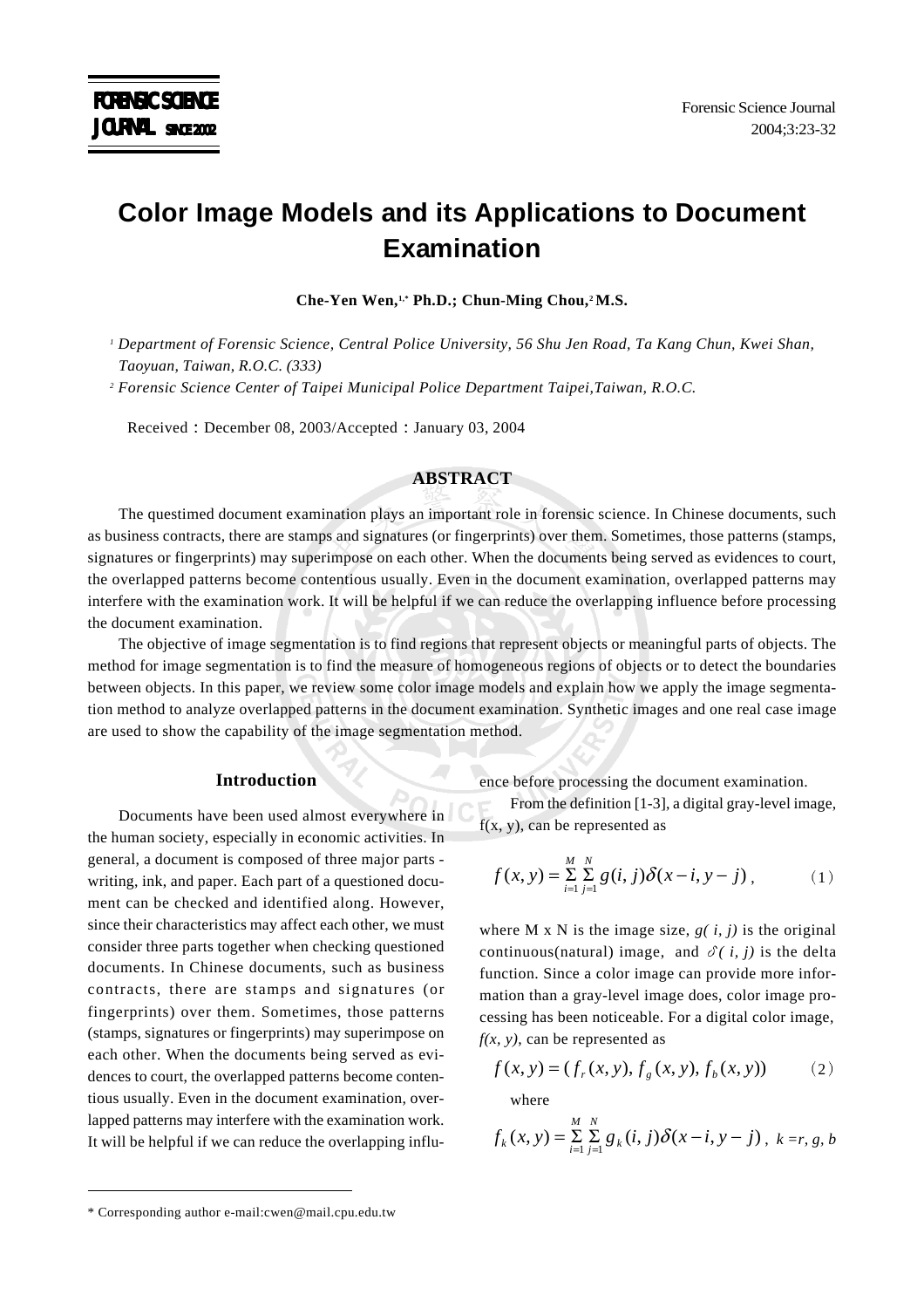,represent red, green, blue components of color information (in the RGB model), respectively.

Digital images take the advantage of easy transmission, convenient storage, good stability, simple manipulation. As the acquisition of digital images is getting convenient, digital images have been extensively applied in various domains. The image processing techniques have been successfully applied in forensic science [4-9]. According to processing objectives, image processing technologies can be classified as: image enhancement, image restoration, image segmentation, image feature extraction and representation,..., etc. Usually, it is useful to divide the image into regions corresponding to objects of interest before further processing. The primary objective of image segmentation is to find regions that represent objects or meaningful parts of objects. The secondary objective of image segmentation is to find the boundaries of interested objects for recognition. The method for image segmentation is to find the measure of "homogeneous regions" of objects or to detect the boundaries between objects. "Homogeneous regions" refer to a group of "similar" pixels (pixels with neighboring positions, near gray-level values, near color values, textures or features).

In this paper, we review some color image models and explain how we apply the image segmentation method to analyze overlapped patterns in the document examination. Synthetic images and one real case image are used to show the capability of the image segmentation method.

#### **Methods**

#### *Color image models*

With the color format, a digital image can record and provide more information than the gray scale format image does.

Digital acquisition devices (such as scanners and digital cameras) can separate beams of light into three primary colors- red, blue, and green, through the assistance of spectroscopes and filters. In order to record the color information, we need at least three parameters (e. g. red, blue, and green) to represent a color.

We use the color model to represent the color information of digital images. Since we need three parameters to represent a color, those color models must be with a three dimensional format. The models use some mathematical functions to represent a point position (in the three dimensional space) that is assigned to a color. Some color models (RGB, CMY, YIQ, HSI,  $11\_12\_13$ , and  $L^*a^*b$ ) are summarized as follows [2,3, 10]:

#### *1. RGB color model*

The three primary colors (red, green, and blue) and their combination in visible light spectrum are shown in Fig.1. With different weights, (R, G, B), their combination can indicate different colors. After normalizing the values of R, G, B, we can get the color cube (Fig.2). The colors on the diagonal line, from the origin to the coordinate  $(1,1,1)$  of the cube, means the gray-level values.



**Fig. 1** RGB graph of the primary colors [2].



Fig. 2 RGB primary color cube [2].

#### *2. CMY color model*

The CMY color model is based on complementary colors- cyan, magenta, yellow. This color model can be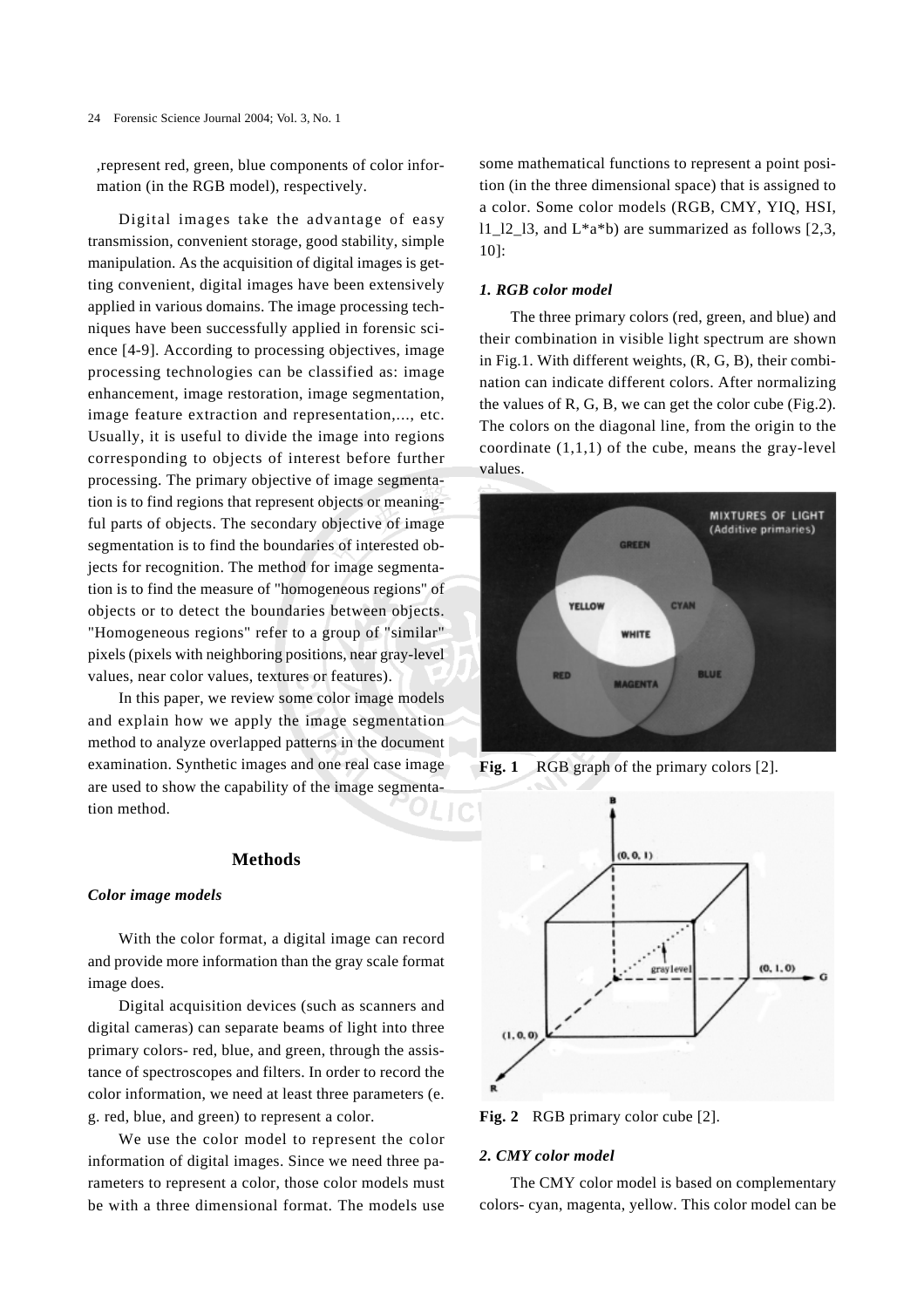expressed as

$$
\begin{bmatrix} C \\ M \\ Y \end{bmatrix} = \begin{bmatrix} 1 \\ 1 \\ 1 \end{bmatrix} - \begin{bmatrix} R \\ G \\ B \end{bmatrix}.
$$
 (3)

Fig. 3 shows the relationship of the component color of the CMY color model. The CMY color model is applied to the output devices, such as printers.



**Fig. 3** CMY color model [2]

#### *3. YIQ color model*

The YIQ color model is designed to refer to the characteristics of the human's visual system. In the human's visual system, people are more sensitive to the lightness component than the hue component. So, the YIQ color model is set to separate colors into luminance (*Y*) and hue (*I* and *Q*). The relationship between YIQ and RGB is expressed as

$$
\begin{bmatrix} Y \\ I \\ Q \end{bmatrix} = \begin{bmatrix} 0.299 & 0.587 & 0.114 \\ 0.596 & -0.275 & -0.321 \\ 0.212 & -0.523 & 0.311 \end{bmatrix} \begin{bmatrix} R \\ G \\ B \end{bmatrix}, \quad (4)
$$

where *Y* is the luminance, *I* and *Q* indicate the weights of hue.

The advantage of the YIQ color model is that we can deal with the luminance component independently. The YIQ color model is the standard model applied to the signal transmission of color TV sets.

#### *4. HSI color model*

The HSI color model is also based on the characteristics of the human's visual system. *I* denotes the light intensity, *H* denotes the hue that indicates the measure of the color purity, *S* is the saturation (the degree of a color permeated the white color). If a color is with high saturation value, it means the color is with the low white color. The relationship between HSI and RGB can be described as

$$
I = \frac{1}{3}(R + G + B),
$$
 (5)

$$
H = COS^{-1}\left\{\frac{\frac{1}{2}[(R-G) + (R-B)]}{[(R-G)^{2} + (R-B)(G-B)]^{2}}\right\}, (6)
$$

$$
S = 1 - \frac{3}{(R + G + B)} [\min(R, G, B)]
$$
 (7)

# *5. I1\_I2\_I3*

The I1\_I2\_I3 color model is also based on the human visual system. *I1* denotes the luminance, while *I2* and *I3* indicate the color information. When *I2* and *I3* are positive, the color tends to red and yellow, respectively. When *I2* and *I3* are negative, the color tends to green and blue, respectively. The relationship between I1\_I2\_I3 and RGB can be described as

$$
I1 = \frac{1}{3}(R + G + B),
$$
 (8)

$$
I2 = R - G \tag{9}
$$

$$
I3 = \frac{1}{2}(R+G) - B
$$
\n(10)

#### *6. L\*a\*b*

Commission International del'Eclairage (CIE) proposed the L\*a\*b color model as the international standard of color survey in 1931. In 1976, this color model was revised and named CIE L\*a\*b. A color can be defined by a lightness component (*L*) and two color components (*a* and *b*). *a* shows the degree from green to red. *b* means the degree from blue to yellow. The composition of the L\*a\*b color model components is shown as Fig.4.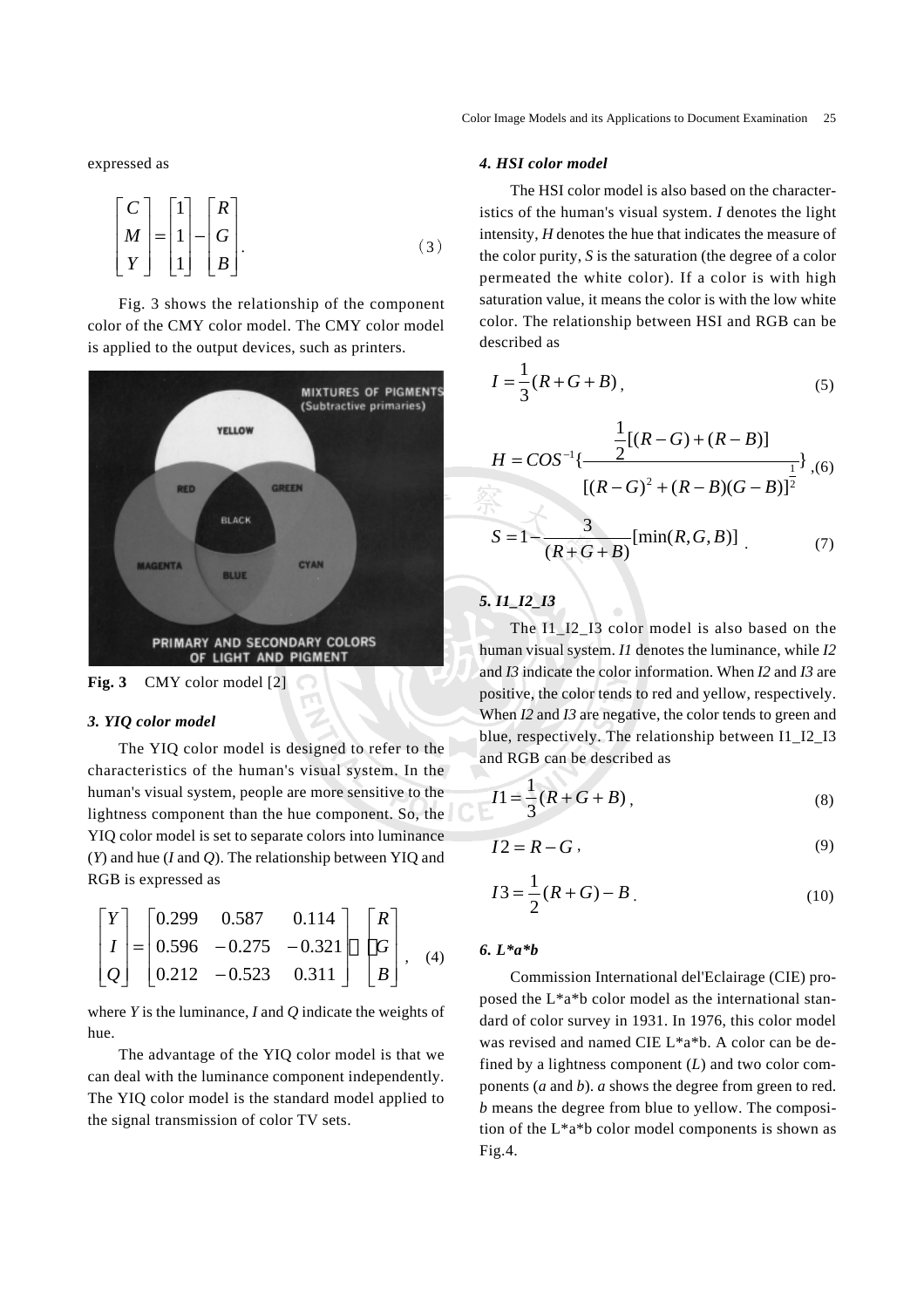26 Forensic Science Journal 2004; Vol. 3, No. 1



**Fig. 4** The L\*a\*b color model diagram. A and D denote the lightness components, B and C describe the information of hue [2].

The relationship between I1\_I2\_I3 and RGB can be described as

$$
\begin{bmatrix} X \ Y \ Z \end{bmatrix} = \begin{bmatrix} 0.618 & 0.177 & 0.205 \\ 0.299 & 0.587 & 0.144 \\ 0.000 & 0.056 & 0.944 \end{bmatrix} \begin{bmatrix} R \\ G \\ B \end{bmatrix}
$$
(11)

and

$$
L^* = 25(100Y/Y_0)^{1/3} - 16, \qquad (12)
$$

$$
a^* = 500[(X/X_0)^{1/3} - (Y/Y_0)^{1/3}], \qquad (13)
$$

$$
b^* = 200[(Y/Y_0)^{1/3} - (Z/Z_0)^{1/3}].
$$
 (14)

#### *7. Digital color image file structures*

In this paper, we use images with the digital color format BMP as our experimental samples. The BMP data format is summarized as below:

Filename: 'bmptest.bmp' FileModDate: '13-Jun-2001 00:42:18' FileSize: 12344 Format: 'bmp' FormatVersion: 'Version 3 (Microsoft Windows 3.x) Width: 64 Height: 64 BitDepth: 24 ColorType: 'truecolor' FormatSignature: 'BM' NumColormapEntries: 0 Colormap: [] RedMask: []

GreenMask: [] BlueMask: []

ImageDataOffset: 54 BitmapHeaderSize: 40 NumPlanes: 1 CompressionType: 'none' BitmapSize: 0 HorzResolution: 11813 VertResolution: 11813 NumColorsUsed: 0 NumImportantColors: 0

From above date format, we can see this sample image size is 64\*64 pixels or 12288 bytes (=64\*64\*3), the total file size is 12344 bytes. The file structure can be shown as Fig. 5.

| <b>RitmonHandSize</b> |  |  |
|-----------------------|--|--|

**Fig. 5** BMP color image structure.

#### *Color segmentation*

In questioned document examination, overlapped patterns (such as signature and stamp) may interfere with the examination work. So, it will be helpful if we can reduce the overlapping influence before processing the document examination. Since those overlapped patterns have their own significant colors, it is convenient for us to segment them based on their color information.

From Fig.5, we can obtain the color information from the image file directly. As shown in Fig.6, we can extract three single color images (red, green, blue) from an original color image. Fig.7 shows an example. Fig.7 (a) is an original image. Fig.7(b) $\sim$ (d) show red, green, and blue color component images, respectively.



**Fig. 6** The diagram of the color information extraction procedure.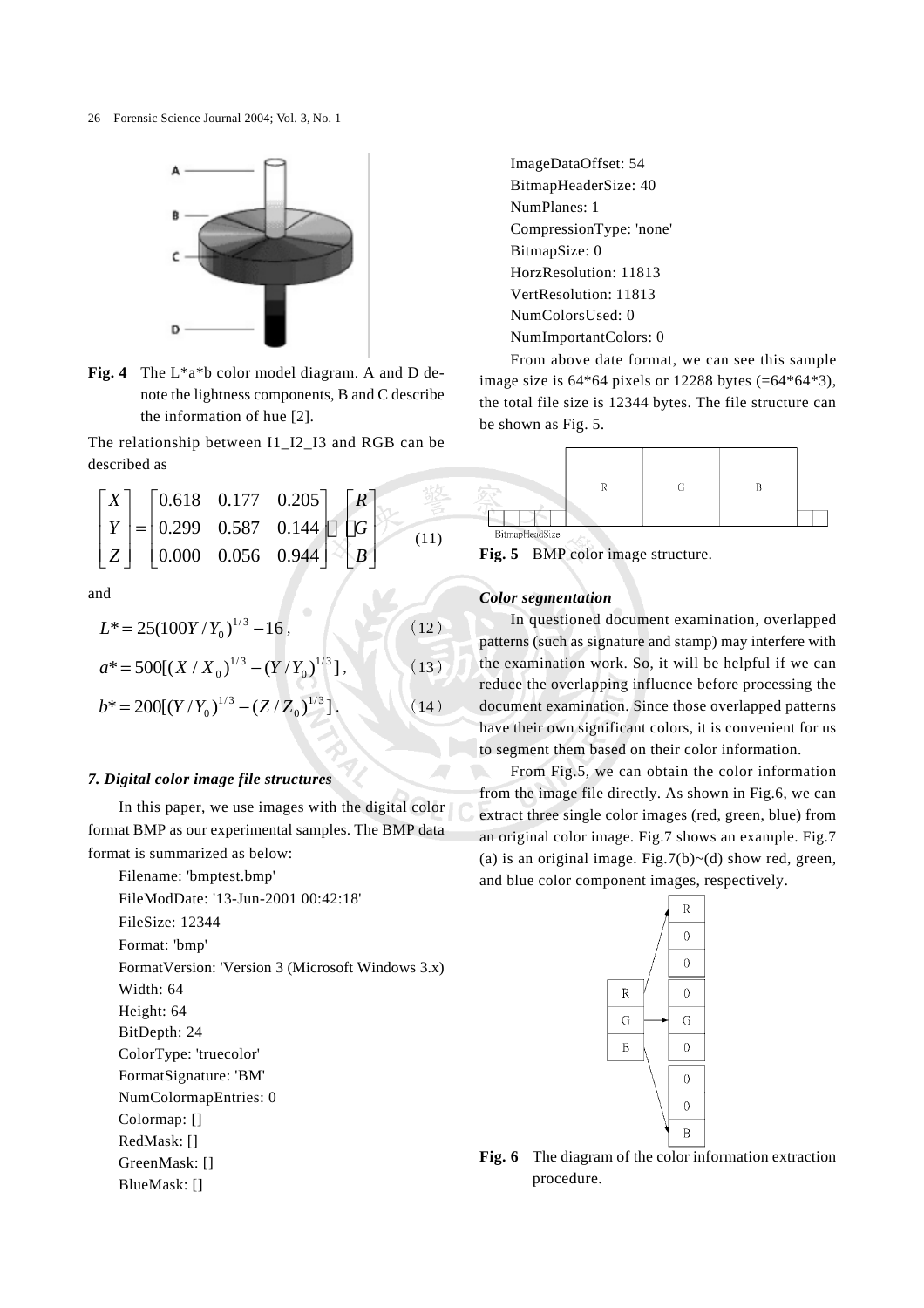



## **Experimental Results**

#### *Synthetic images*

There are four kinds of pens used in our experiments: (1)Sakura XPGB(T) Ballsign; (2)simbalion marking pen alcohol base NO.600; (3)UNIBALL fine delux waterproof UB-177; and (4)Lion NO.100.

There are two kinds of red stamp: (1) Japan Sunrise stamp pad ( major ingredients: pigment, resin, combsesame oil); (2) Liberty brand stamp pad ( major ingredients: dyes, water-glue, glycerin, and activity).

We use regular A4 copy papers and two writing order: stamp-first and signature-first. All 16 samples are list in the table 1. All samples are scanned with the UMAX Astra 2400S scanner under 300 dpi resolution and saved as bmp format files.

# Color Image Models and its Applications to Document Examination 27

| filename Write      |        | Pen kind                                                      | Stamp kind    |  |
|---------------------|--------|---------------------------------------------------------------|---------------|--|
|                     | status |                                                               |               |  |
| $B4 - 1 - 2$        | Stamp  | Sakura XPGB(T) Ballsign                                       | Sunrise stamp |  |
|                     | first  |                                                               |               |  |
| $B4 - 2 - 2$        | Stamp  | simbalion marking pen alcohol base                            | Sunrise stamp |  |
|                     | first  | NO. 600                                                       |               |  |
| $B4 - 3 - 2$        | Stamp  | UNIBALL fine delux water-proof UB-177 Sunrise stamp           |               |  |
|                     | first  |                                                               |               |  |
| $B4 - 4 - 2$        | Stamp  | Lion NO. 100                                                  | Sunrise stamp |  |
|                     | first  |                                                               |               |  |
| $B4 - 5 - 2$        | Stamp  | Sakura XPGB(T) Ballsign                                       | Liberty stamp |  |
|                     | first  |                                                               |               |  |
| $B4 - 6 - 2$        | Stamp  | simbalion marking pen alcohol base                            | Liberty stamp |  |
|                     | first  | NO. 600                                                       |               |  |
| $B4 - 7 - 2$        | Stamp  | UNIBALL fine delux water-proof UB-177Liberty stamp            |               |  |
|                     | first  |                                                               |               |  |
| $B4 - 8 - 2$        | Stamp  | Lion NO. 100                                                  | Liberty stamp |  |
|                     | first  |                                                               |               |  |
| $B4 - 9 - 2$        |        | Signature Sakura XPGB(T) Ballsign                             | Sunrise stamp |  |
|                     | first  |                                                               |               |  |
| $B4 - 10 - 2$       |        | Signaturesimbalion marking pen alcohol base                   | Sunrise stamp |  |
|                     | first  | INO. 600                                                      |               |  |
| $B4 - 11 - 2$       |        | Signature UNIBALL fine delux water-proof UB-177 Sunrise stamp |               |  |
|                     | first  |                                                               |               |  |
| $B4 - 12 - 2$       |        | SignatureLion NO.100                                          | Sunrise stamp |  |
|                     | first  |                                                               |               |  |
| $B4 - 13 - 2$       |        | SignatureSakura XPGB(T) Ballsign                              | Liberty stamp |  |
|                     | first  |                                                               |               |  |
| $B4 - 14 - 2$       |        | Signaturesimbalion marking pen alcohol base                   | Liberty stamp |  |
|                     | first  | NO. 600                                                       |               |  |
| $B4 - 15 - 2$       |        | Signature UNIBALL fine delux water-proof UB-177 Liberty stamp |               |  |
|                     | first  |                                                               |               |  |
| $\bar{B4} - 16 - 2$ |        | SignatureLion NO. 100                                         | Liberty stamp |  |
|                     | first  |                                                               |               |  |

#### **Table 1** Sample types.

In Fig.8, we extract three components (red, green, blue) from the original image. We can separate the signature (ink) from the stamp with them. Fig.9(a) and (b) show the extracted signature and stamp, respectively. The other experimental results are shown in the appendix.



Fig. 8 (a) An original image; (b) the red color component image; (c) the green color component image; (d) the blue color component image.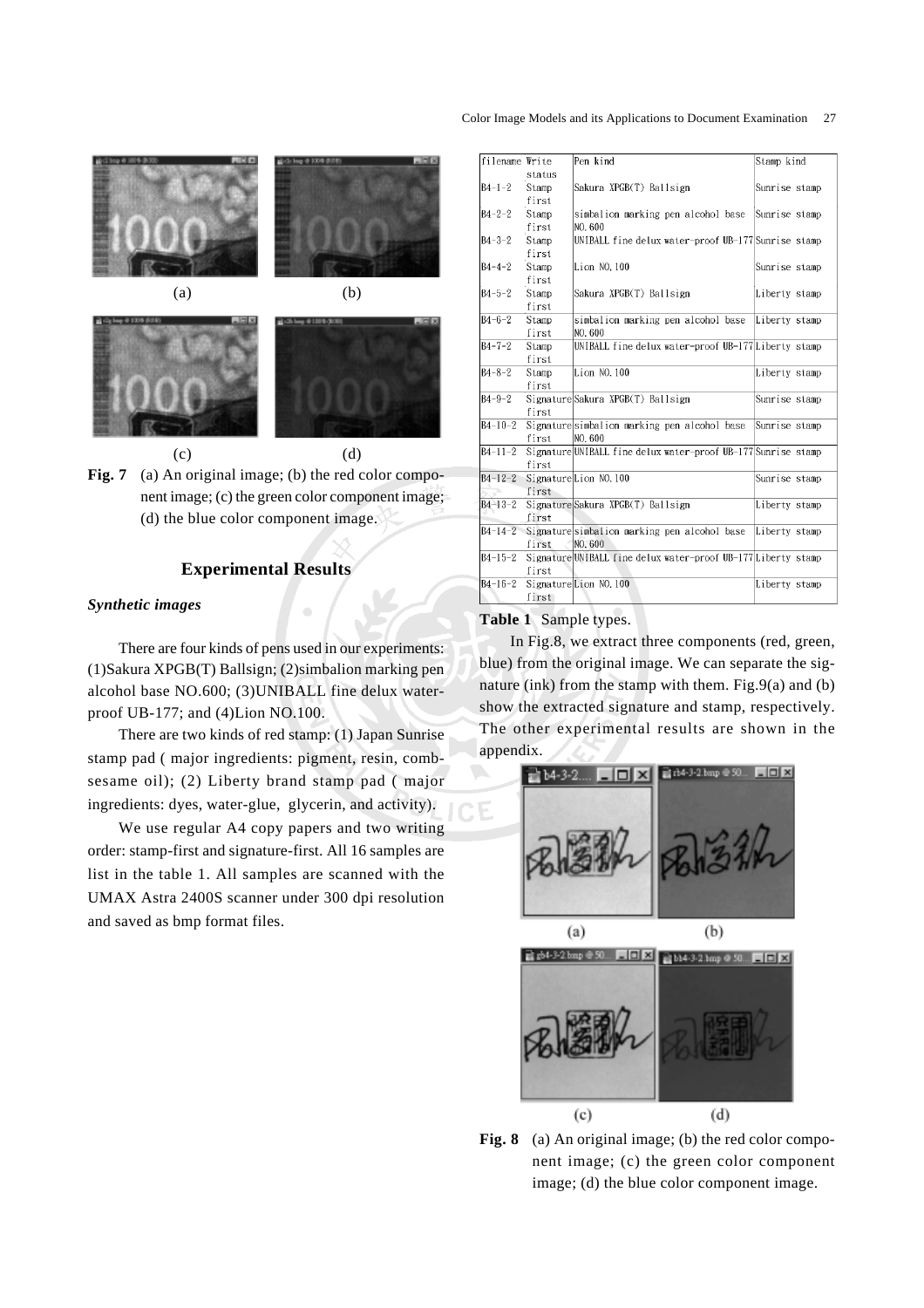28 Forensic Science Journal 2004; Vol. 3, No. 1



**Fig. 9** (a) The enhanced image of Fig. 8(b); (b) the enhanced image of Fig. 8(d).

#### *Real case image*

 We use a sample from a real criminal case. The segmentation result is shown in Fig.10. Fig.10(b) and (c) show the extracted writing and fingerprint, respectively.





Fig. 10 (a) An original image; (b) the blue color component image (writing); (c) the red color com-

ponent image (fingerprint).

# **CONCLUSIONS**

In this paper, we review some color image models and explain how we apply the image segmentation method to analyze overlapped patterns in the document examination. Synthetic images and one real case image are used to show the capability of the image segmentation method. In the near future, we will try other color models and find their capability for aiding the processing of forensic sciences.

#### **REFERENCES**

- 1. Al Bovik, Ed., Handbook of Image and Video Processing. Academic, New York, 2000.
- 2. Rafael C. Gonzales, Richard E. Woods. Digital Image Processing. second edition, Prentice Hall,2002.
- 3. Scott. E. Umbauch. Computer Version and Image Processing:a Pratical Approach using CVIPtools. Prentice Hall,1998.
- 4. H.Brown, D.M.Cauchi,J.L.Holden,H.Wrobel and S. Cordner . Image Analysis of gunshot residue on entry wounds I - The Technique and Preliminary Study. Forensic Sci. International,Vol.100,No.3,p.163-177, Mar., 1999.
- 5. H.Brown, D.M.Cauchi,J.L.Holden,F.C.L.Allen,S. Cordner and P.Thatcher. Image Analysis of gunshot residue on entry wounds II-A Statistical estimation of firing range. Forensic Sci. International, Vol. 100, No.3, p.179-186, Mar.,1999.
- 6. Vigo GP, Hueber DM, Vo-Dinh T. Evaluation of Data Techniques for Improved Analysis of Fingerprint Images. J Forensic Sci. 1995; 40(5): 826-37.
- 7. Moler E, Ballarin V, Pessana F, Torres S, Olmo D. Fingerprint Identification Using Image Enhancement Techniques. J Forensic Sci. 1998; 43(3): 689-92.
- 8. Kaymaz E, Mitra S. A Novel Approach to Fourier Spectral Enhancement of Laser-Luminescent Fingerprint Images. J Forensic Sci. 1993; 38(3): 530-41.
- 9. Rui-Jun Shie. Summary of the CCD the Kernel of Scanners and Digital Camera. Forensic Science. Criminal Investigation Bureau of police official of interior affair department, Set. 1998:143-148.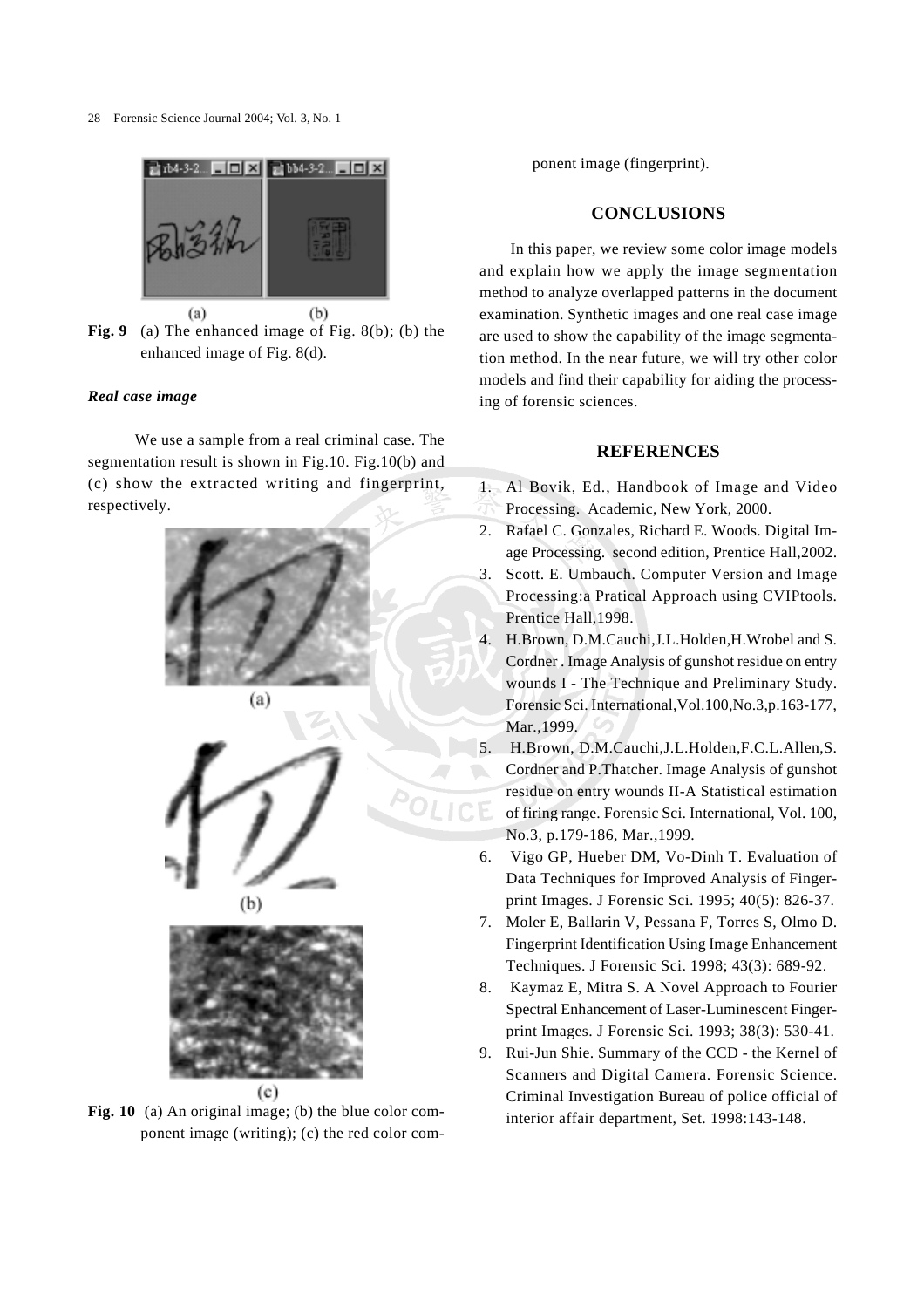10. Colin Ware.Information Visualization Perception for Design. Morgan Caufmann,2000. *Appendix:*

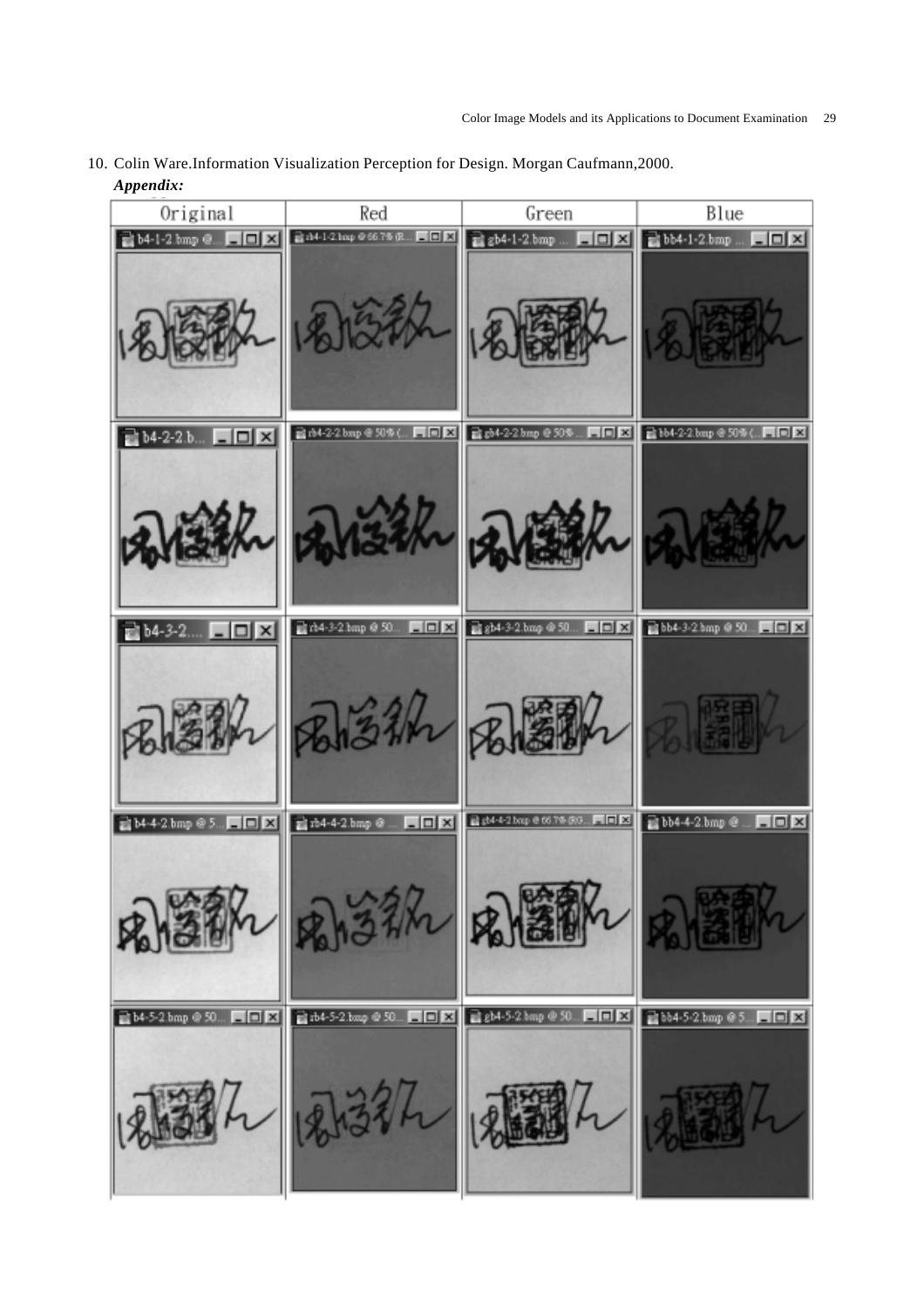30 Forensic Science Journal 2004; Vol. 3, No. 1

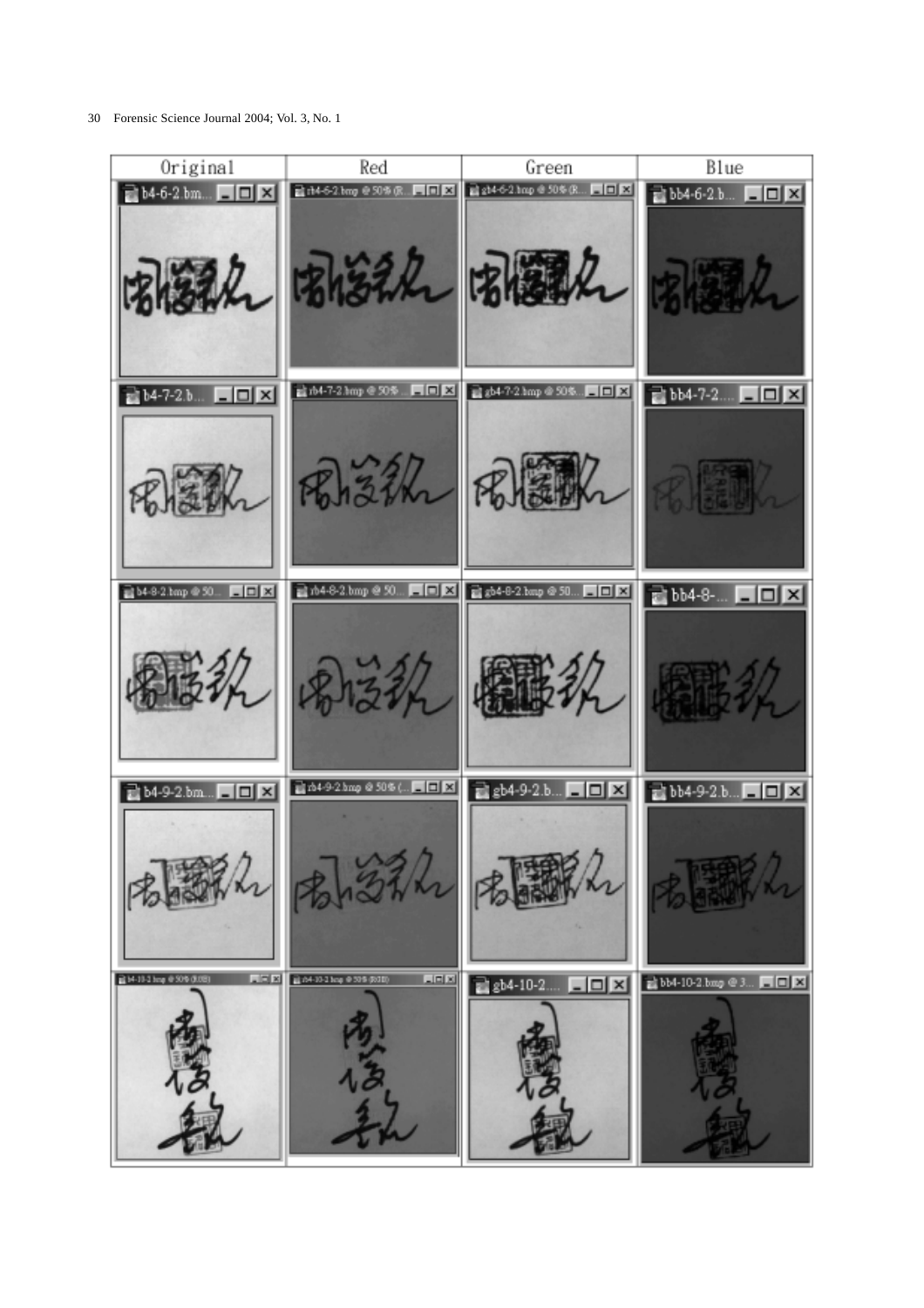

Color Image Models and its Applications to Document Examination 31